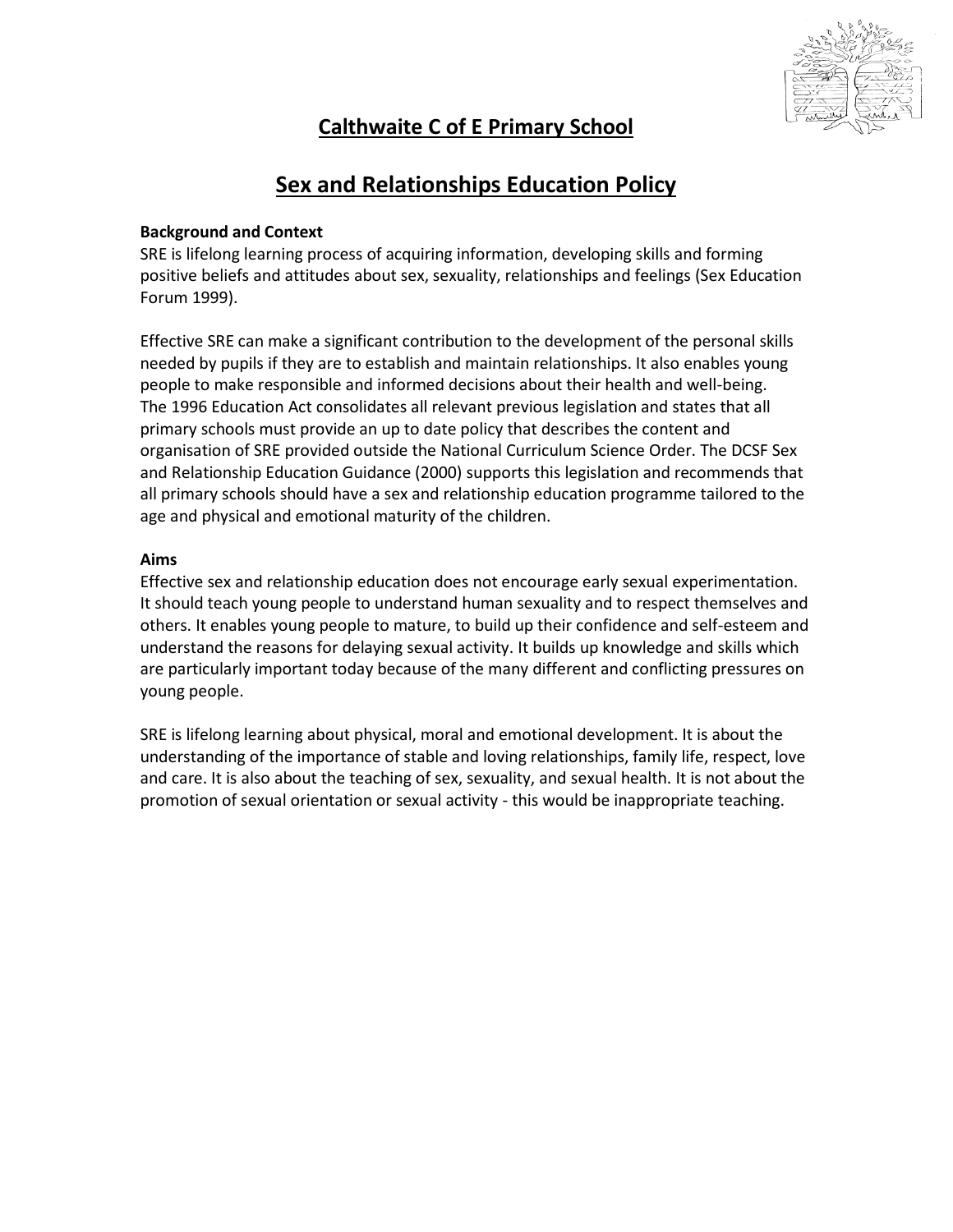

# **How these aims will be achieved**

SRE is incorporated into the whole school PSHE programme and is supported by SRE in Science. A dedicated SRE fortnight will cover the main aspects of Sex and Relationships Education in Key Stages One and Two annually. Other related policies and documents include the Behaviour Policy, Anti-Bullying Statement, Drug Education Policy, Safeguarding Policy and the Equality Policy.

### **The Needs of Pupils**

The school is committed to the provision of SRE to all of its pupils in Key Stages One and Two. Our programme aims to respond to the diversity of children's cultures, faiths and family backgrounds. Equal time and provision will be allocated for all groups but there may be occasions where pupils with Special Educational Needs are given extra support.

#### **Teaching and Learning Styles**

SRE should not be delivered in isolation but firmly embedded in all curriculum areas, including Personal, Social Health Education (PSHE) and citizenship. At Calthwaite Primary School the *main* content is delivered in PSHE lessons during "Living and Growing Fortnight" in the Summer Term. Other aspects are covered during science lessons as appropriate.

SRE is normally delivered by class teachers in mixed gender groups other than when it is deemed more appropriate for topics to be covered in single sex groups. Active learning methods which involve children's full participation are used. Individual learning styles are considered and methods of delivery may include whole class discussion, independent learning, video/DVD presentation, presentation/talk by health professional.

# **Content**

DVD content programme:

- Differences
- How did I get here?
- Growing up

In Key Stage 1 children are introduced to Life Cycles. They begin to explore the differences between male and female both physical and other differences and consider myths and stereotypes. In "How did I get here?" children will learn that a baby develops inside its mother's womb. They will learn that male and female sex parts are needed to make a baby. They will reflect on their personal development from babies. Children will also consider that we grow and change as we get older as do all living things. They will learn that some changes are social such as becoming more independent or thinking about others as well as ourselves. They will consider identity and self-esteem and reinforce the belief that we are all special.

Y3/4

DVD content programme: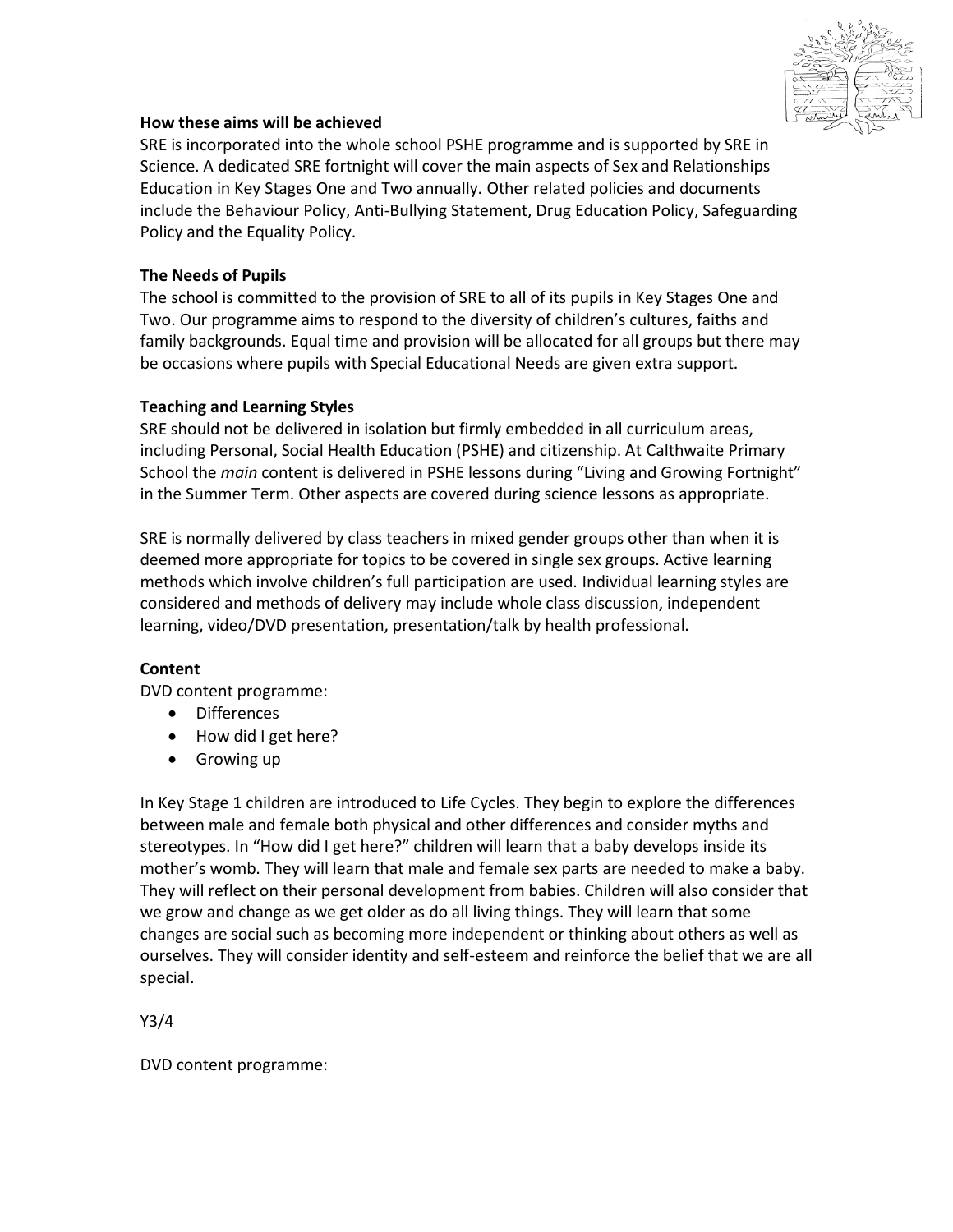

- Growing Up (recap) Presents the physical and social changes that a person can go through in life.
- Changes Introduces pupils to the subject of puberty and the physical and emotional changes that occur during this development.

In Year 3 and 4 children will also consider that we grow and change as we get older as do all living things. They will learn that some changes are social such as becoming more independent or thinking about others as well as ourselves. They will consider identity and self-esteem and reinforce the belief that we are all special. The children are introduced to the physical and emotional changes that occur during puberty, considering some of the changes over which we have no control and the choices we can make concerning those over which we do have control. They will start to learn how babies are made and explore the idea of relationships, including friendships, parent-child and family relationships. Children will learn how a baby develops in the womb during pregnancy and how babies are born. They will also consider the needs of babies before and after birth and reflect on roles and relationships in the family.

# Y5/6

'Living and Growing – Alternative' DVD Content Programmes:

- Girl Talk,
- Boy Talk,
- How babies are made,
- How babies are born.

In Years 5 and 6 children consider in greater detail the physical and emotional changes that take place as girls and boys go through puberty. Children will consider and address the concerns and worries shared by young men and women. The programme aims to make boys more aware of the changes that occur as girls become young women and to make girls more aware of the changes that occur as boys become young men. They will continue to learn about how babies are made, including sexual intercourse. They will start to explore adult sexual relationships and will consider how sex is presented in the media and sexual stereotypes.

The majority of our programme is supported by Channel Four's critically acclaimed "Living and Growing – Alternative DVD" resource.

# **Specific Issues within SRE**

# **Withdrawal**

We believe that SRE is an important part of children's learning and development and is best learned alongside their peers in a safe and respectful environment. Nonetheless, Parents/Guardians have the right to withdraw their children from all or part of the sex and relationships education provided at school except for those parts included in statutory National Curriculum Science Order. Those parents/guardians wishing to exercise this right are invited in to see the Headteacher who will explore any concerns and discuss any impact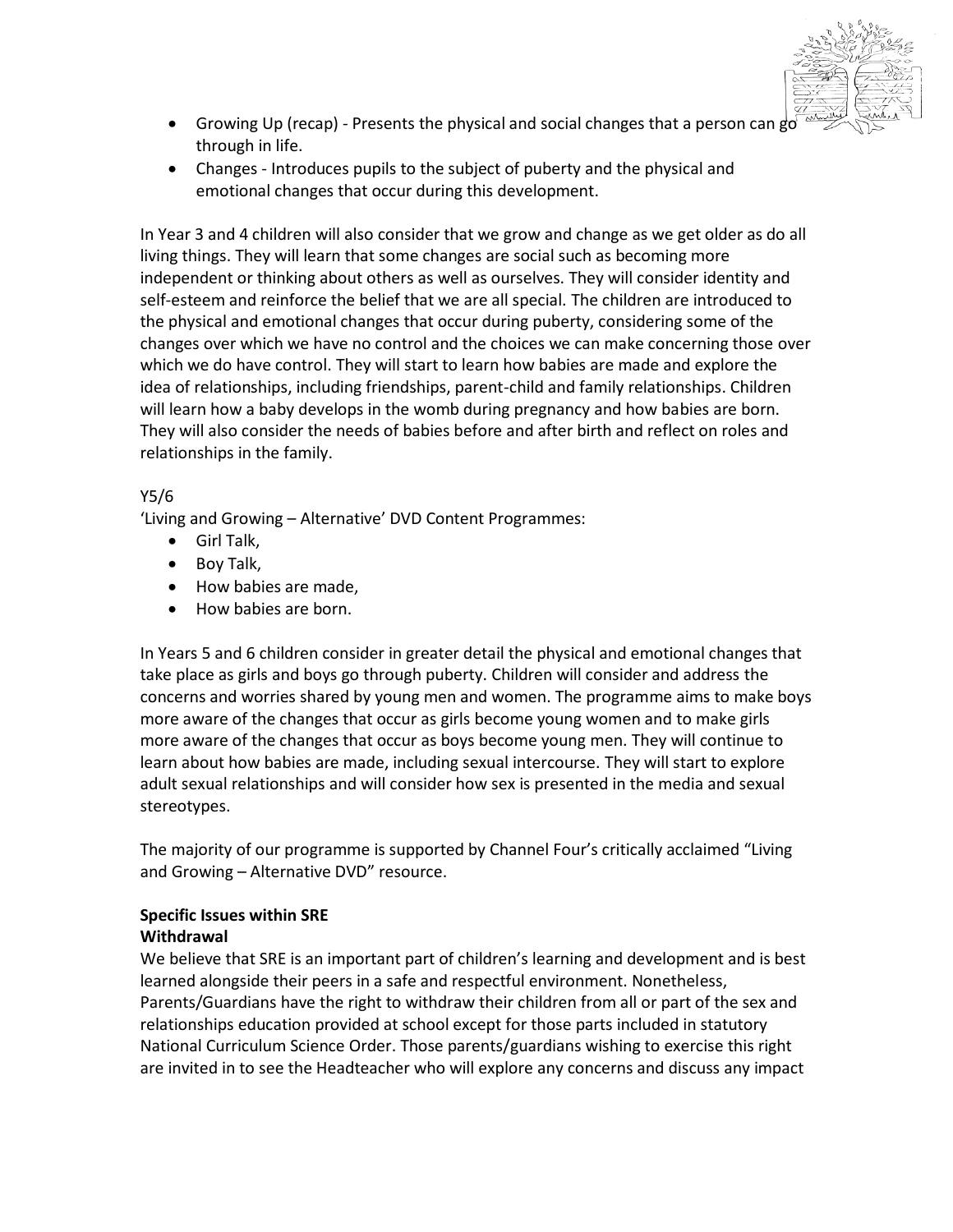

that withdrawal may have on the child. Once a child has been withdrawn they cannot take part in the SRE programme until the request for withdrawal has been removed. Materials are available to parents/guardians who wish to supplement the school SRE programme or who wish to deliver SRE to their children at home.

#### **Confidentiality**

As a general rule a child's confidentiality is maintained by the teacher or member of staff concerned. If this person believes that the child is at risk or in danger, she/he talks to the named child protection coordinator who may confer with the Headteacher before any decision is made.

The child concerned will be informed that confidentiality is being breached and of the reasons why. The child will be supported by the teacher throughout the process.

#### **Child Protection**

The school has a separate Safeguarding Policy. Effective SRE may bring about disclosures of child protection issues and staff should be aware of the procedures for reporting their concerns.

#### **Controversial and Sensitive Issues**

Staff are aware that views around SRE related issues are varied. However, while personal views are respected, all SRE issues are taught without bias. Topics are presented using a variety of views and beliefs so that pupils are able to form their own, informed opinions but also respect others that may have different opinions.

#### **Dealing with Questions**

Through both formal and informal SRE sessions questions are answered according to the age and maturity of the pupil concerned. Questions do not have to be answered directly, and can be addressed individually later. The school believes that individual teachers must use their skill and discretion in this area and refer to the Designated Senior Person (Joseph Askew or Kirsty Fletcher) if they are concerned. Children are encouraged to write questions they have discreetly in an "Ask-it Basket" at any time during "Living and Growing Fortnight" to give them confidence to ask any questions they may be unwilling to ask in front of their peers. These questions are read and answered appropriately by the teacher. Any questions that may imply a safeguarding issue would be dealt with in line with our Safeguarding Policy.

#### **Sexual Identity and Sexual Orientation**

Calthwaite Primary School believes that SRE should meet the needs of all pupils regardless of their developing sexuality and be able to deal honestly and sensitively with sexual orientation, answer appropriate questions and offer support.

#### **Continuous Professional Development and Training**